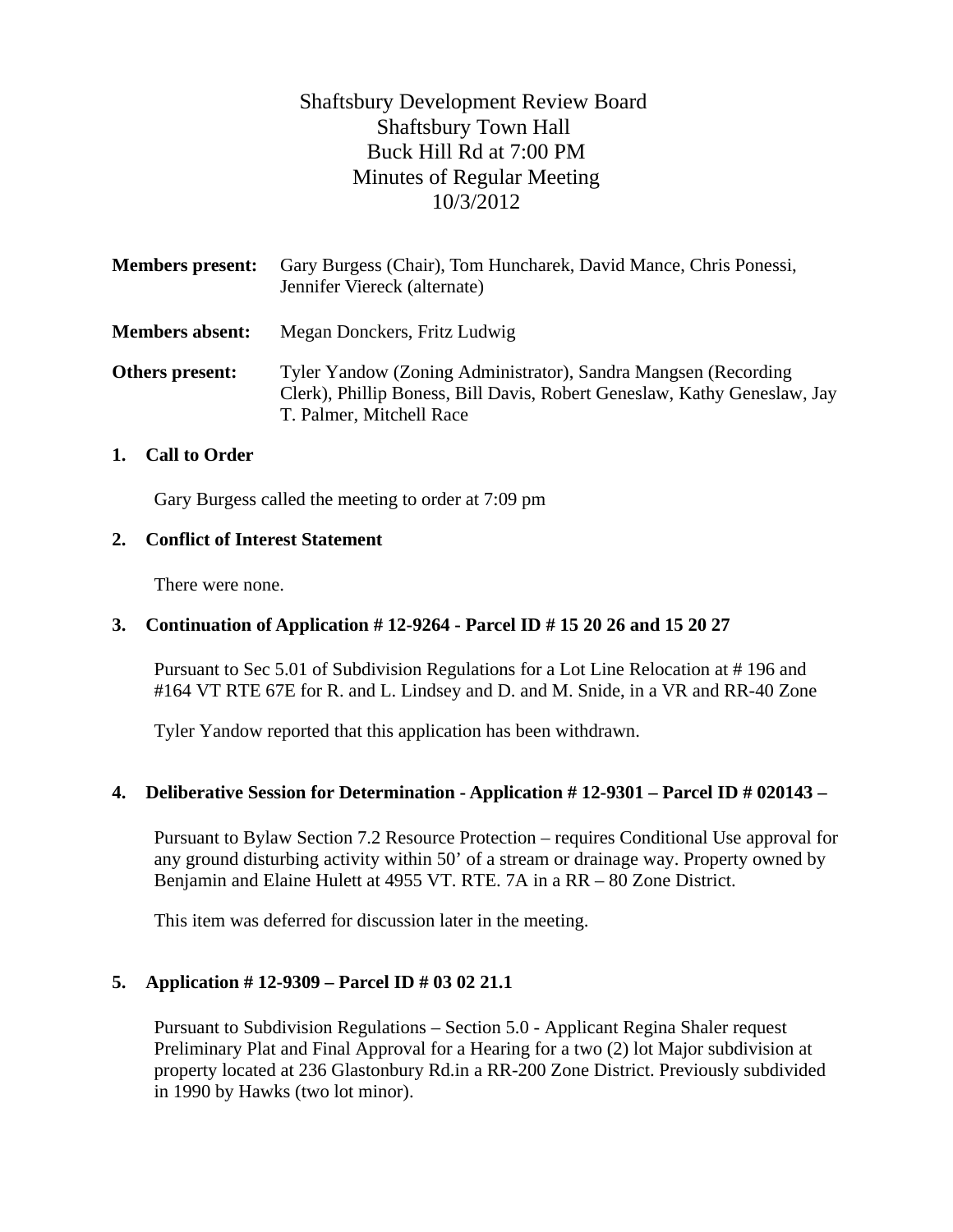The Hearing will be postponed until the meeting of Nov 7 meeting, to allow time for notification of abutting neighbors.

# **6. Application 12-9312 – Parcel ID # 11 02 26.1**

Pursuant to Bylaw Section 7.7.2 to 7.7.2.6 – A Hearing for DRB approval is required to build a Pond. Property owned by William H. Davis at the above parcel location near the end of Glastonbury Rd. in a Forest and Recreation Zone District.

William H. Davis spoke to the application. He said he had been informed verbally that no State Permits will be required; he awaits written confirmation.

Mr. Davis was advised to provide a detailed site plan showing location of pond, outhouse, camp, roads and property lines. He will consult with the ZA re production of the required site plan. Chris Ponessi advised him to consult with VT Rivers Management personnel in Rutland to be sure he has met the state requirements.

# **Motion: To continue the discussion at the next regular meeting (10/17/12). Moved by Chris Ponessi; seconded by Tom Huncharek. Carried, 5-0-0.**

#### **7. Discussion of Rules and Procedures.**

The chairman asked if all members present had reviewed the new Rules and Procedures.

Jennifer Viereck raised questions with respect to procedures for recording meetings, and archiving those recordings.

David Mance will produce a copy reflecting the various changes discussed (mainly with respect to assignment of responsibility for recording and archiving).

# **Motion: To accept the DRB Rules and Procedures as amended. Moved by Jennifer Viereck; seconded by Chris Ponessi. Carried, 5-0-0.**

## **8. Approval of Minutes of July 18, August 1, August 15 and September 19, 2012.**

- **Motion: To approve the minutes of 7/18/2012 as circulated. Moved by Jennifer Viereck; seconded by David Mance. Carried, 4-0-0 (Ponessi abtaining).**
- **Motion: To approve the minutes of 8/1/12, as circulated. Moved by David Mance; seconded by Tom Huncharek. Carried, 3-0-0 (Burgess and Viereck abstaining).**
- **Motion: To approve the minutes of 8/15/12, as circulated. Moved by David Mance; seconded by Jennifer Viereck. Carried, 4-0-1 (Ponessi abstaining).**
- **Motion: To approve the minutes of 9/5/2012 as circulated. Moved by David Mance; seconded by Chris Ponessi. Carried, 4-0-1 (Viereck abstaining).**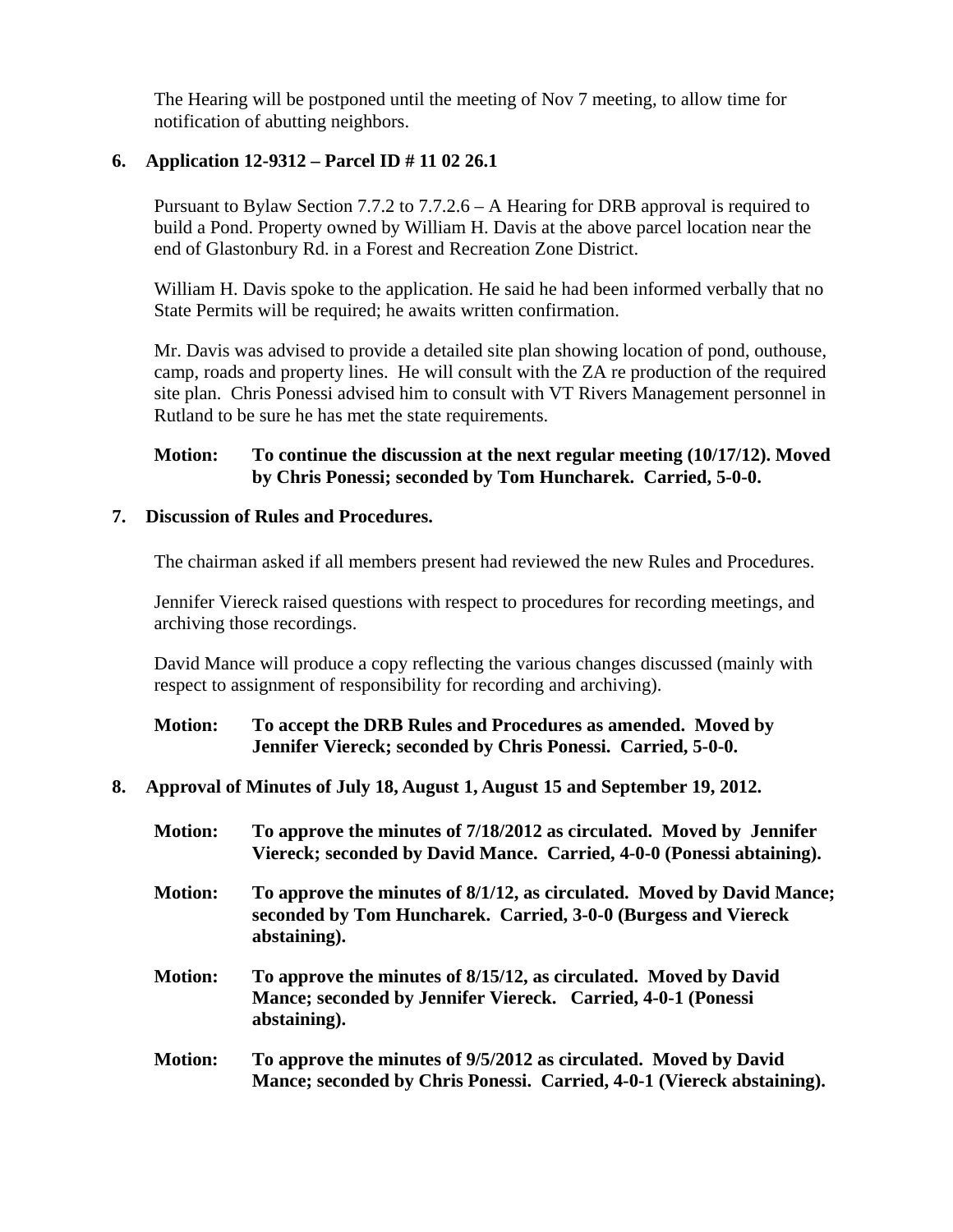# **9. Other Business.**

- a) Continuation of application  $\#$  12-9295. Parcel ID  $\#$  15 20 38
- A. –Pursuant to Bylaw Section 9.0 through 9.18 for replacement of a Telecommunications Tower structure at the State police barracks owned by Wm. H. Dailey Inc. at 96 Airport Rd., in a Commercial Industrial Zone.

The DRB was advised that the SB had approved  $(10/1/12)$  waiving the bond that would normally be required. Phillip Boness then reviewed the application for members who had not been in attendance at the previous meetings when it was presented.

# **Motion: To approve the application to replace the telecommunications tower. Moved by Jennifer Viereck; seconded by Tom Huncharek. Carried, 5-0-0.**

Tom Huncharek will write the decision, including the condition that the existing tower be removed once the new one has been installed.

# b) **Access Permit # 12-9320 – Parcel ID # 07 20 65** –

Application for a residential driveway at 143 Cedar Circle by William Wensley.

The Report of Highway Foreman was circulated.

# **Motion: To approve the application for a residential driveway. Moved by David Mance; seconded by Chris Ponessi. Carried, 5-0-0.**

- c) Application  $\# 12-9301$  Parcel ID  $\# 020143$  (see item 4 above).
- **Motion: To begin the deliberative session (8:25 pm). Moved by Chris Ponessi; seconded by Tom Huncharek. Carried, 5-0-0**
- **Motion: To end the deliberative session (9:02 pm). Moved by David Mance; seconded by Jennifer Viereck. Carried, 4-0-0.**
- B. At the opening of the deliberative session, Tom Huncharek recused himself from consideration of Application 12-9301 and left the building to avoid the appearance of any bias, because he is an abutting neighbor to the applicant.

# **Motion: To approve partial construction of the four-foot black chain link fence in Application 12-9301, with the conditions below. Moved by Chris Ponessi; seconded by David Mance. Carried, 4-0-0.**

- 1. The east end of the fence will be no closer than 33.5 from the center line of Vermont Route 7A;
- 2. The fence line shall continue over the maintained turf lawn area to the tree line, to a point that shall be measured and marked with a stake by the DRB;